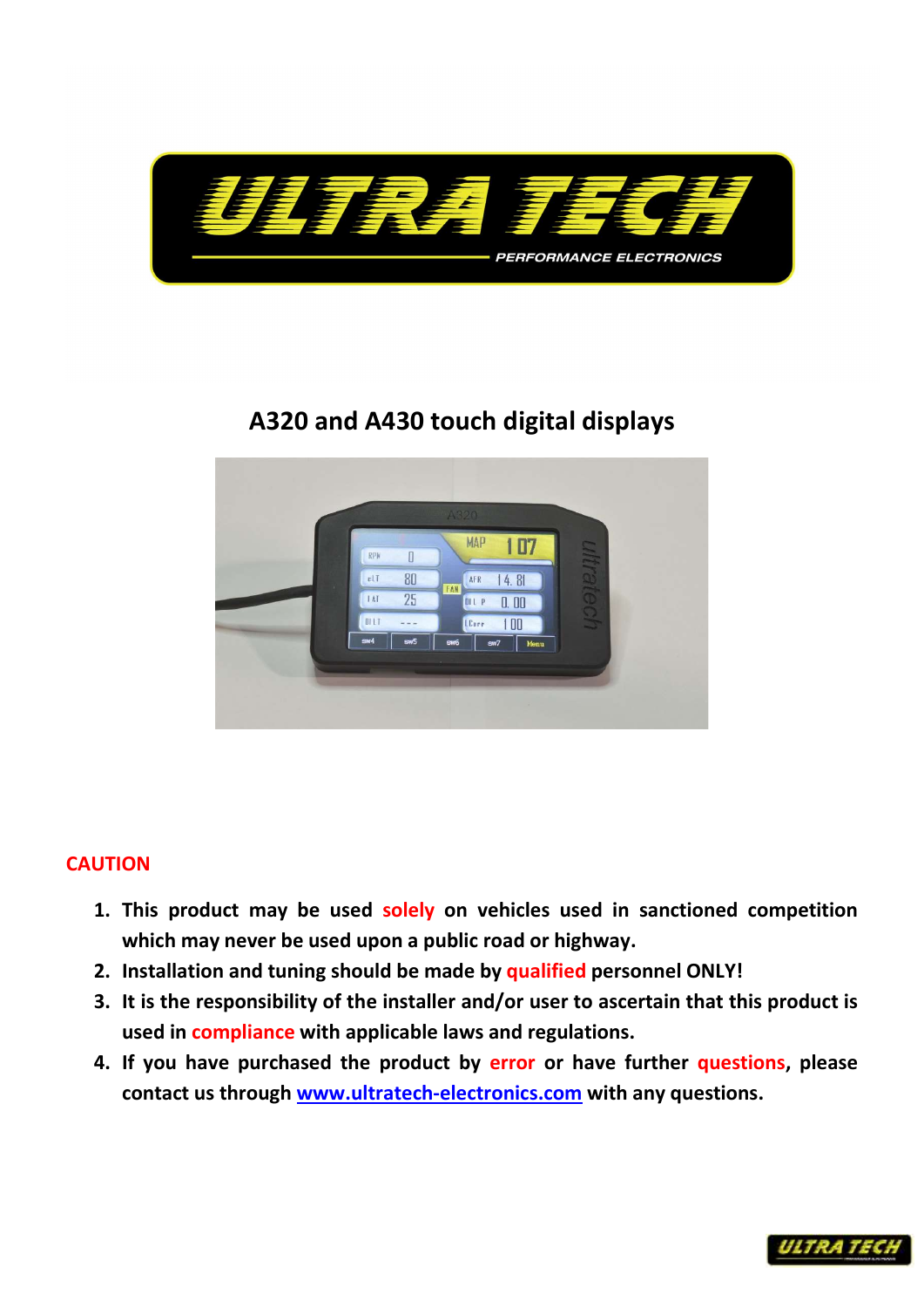### Connections

#### CAN version

Dash controller should be connected to an aftermarket ECU via the four lead wires:

Black -> connect to vehicle ground Red -> connect to +12v switch source via a 3A fuse Yellow -> connect to CAN H White -> connect to CAN L

For fast (1mbps) CAN speed, the connection wires should not be longer than 100cm. Power Supply +12V (switched) should be connected through a 3A fuse.

Serial version Dash controller should be connected to an aftermarket ECU in the following way:

Black -> connect to vehicle ground

Red -> connect to +12v switch source via a 3A fuse

Connect the round connector to an ECUMaster EMU or EMU classic ECU. Alternatively, you can cut the connector and connect the single wire to ECU Serial Tx terminal (for EMU Black or other brand ECUs).

### CAN Setup

For ECUMaster ECUs use the following settings:

| CAN                            |              |
|--------------------------------|--------------|
| CAN-Bus speed                  | 1 Mbps       |
| Enable terminator 1200hm       | M            |
| Send EMU stream over CAN-Bus   | 罓            |
| EMU stream base ID(HEX)        | 600          |
| Send data to BTCAN module      | m i          |
| Send via BTCAN module RaceChri |              |
| OBD2 support                   | V            |
| <b>Bosch Motorsport ABS</b>    | None         |
| CAN-Bus dashboard              | User defined |

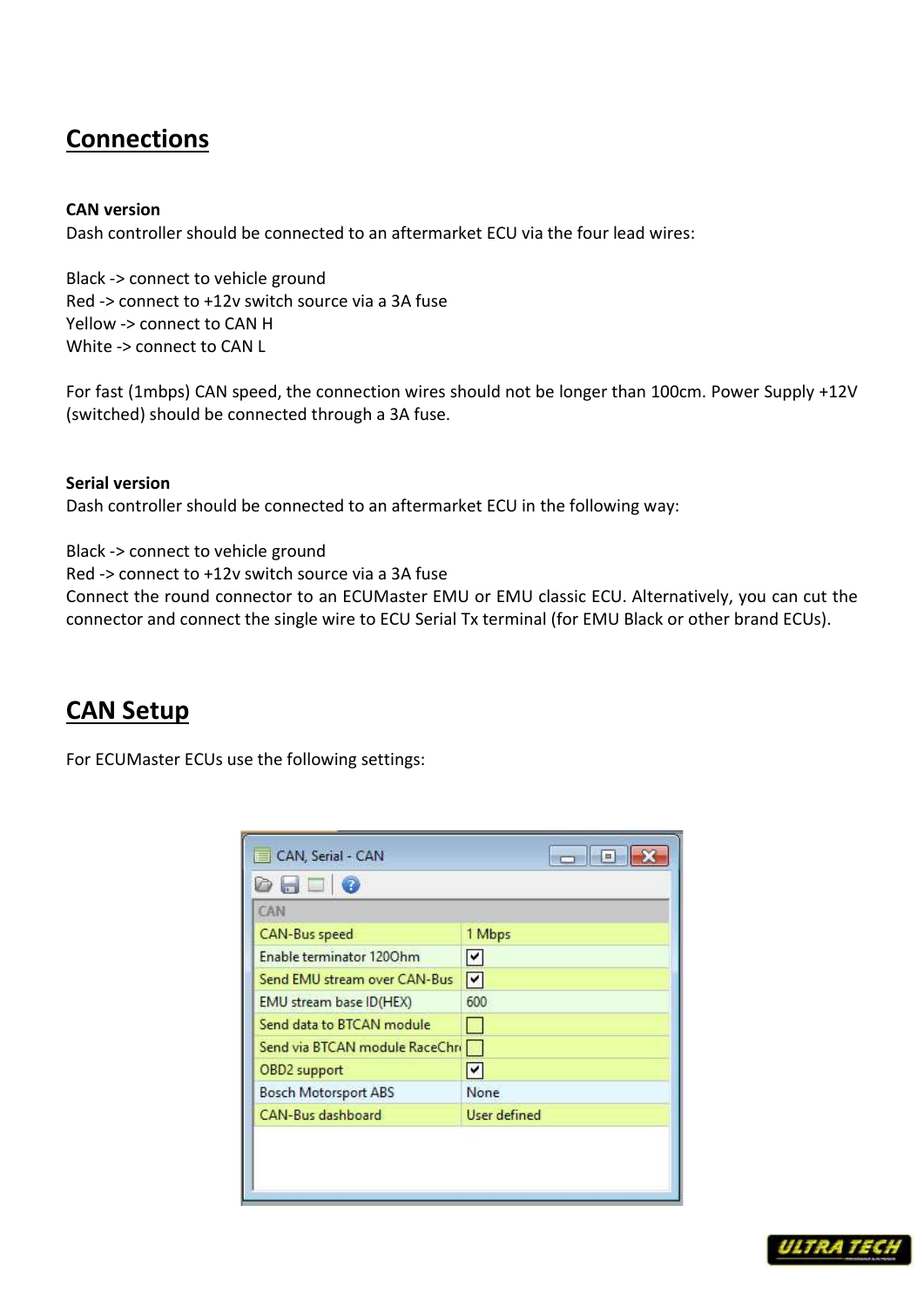Also, if you want to enable CAN switching for CAN switches 4,5,6 and 7, use the following settings:

| Sensors setup<br>ž.          | <b>Fueling</b><br>Ignition     | Idle<br>Vari<br>Boost                                                                                                                                                                                                                                                                                                                                                                                                                                       |  |  |
|------------------------------|--------------------------------|-------------------------------------------------------------------------------------------------------------------------------------------------------------------------------------------------------------------------------------------------------------------------------------------------------------------------------------------------------------------------------------------------------------------------------------------------------------|--|--|
| C Engine start<br>$\geq$     | CAN, Serial - ECM switch board | $\begin{array}{c c c c c} \hline \multicolumn{1}{c }{\mathbf{0}} & \multicolumn{1}{c }{\mathbf{0}} & \multicolumn{1}{c }{\mathbf{0}} \\\hline \multicolumn{1}{c }{\mathbf{0}} & \multicolumn{1}{c }{\mathbf{0}} & \multicolumn{1}{c }{\mathbf{0}} \\\hline \multicolumn{1}{c }{\mathbf{0}} & \multicolumn{1}{c }{\mathbf{0}} & \multicolumn{1}{c }{\mathbf{0}} \\\hline \multicolumn{1}{c }{\mathbf{0}} & \multicolumn{1}{c }{\mathbf{0}} & \multicolumn{1$ |  |  |
| Enrichments<br>$\rightarrow$ | $\circ$ . $\circ$              |                                                                                                                                                                                                                                                                                                                                                                                                                                                             |  |  |
| Fueling<br>s                 | <b>ECM</b> switch board        |                                                                                                                                                                                                                                                                                                                                                                                                                                                             |  |  |
| s Ignition<br>ž.             | Enable                         | 罓                                                                                                                                                                                                                                                                                                                                                                                                                                                           |  |  |
| <b>Knock sensors</b><br>У    | CSB Type                       | CSB V1 0x666                                                                                                                                                                                                                                                                                                                                                                                                                                                |  |  |
| dle                          | Enable debouncing              |                                                                                                                                                                                                                                                                                                                                                                                                                                                             |  |  |
| <b>Outputs</b>               | Enable Ain#1 (@AIN CAN#7)      |                                                                                                                                                                                                                                                                                                                                                                                                                                                             |  |  |
| <b>Boost</b>                 | Enable Ain#2 (@AIN CAN#8)      |                                                                                                                                                                                                                                                                                                                                                                                                                                                             |  |  |
| <b>DBW</b><br>$\rightarrow$  | Switch 1                       | None                                                                                                                                                                                                                                                                                                                                                                                                                                                        |  |  |
| <b>B</b> Traction control    | Switch 1 type                  | Non latching                                                                                                                                                                                                                                                                                                                                                                                                                                                |  |  |
|                              | Switch 1 LED                   | None                                                                                                                                                                                                                                                                                                                                                                                                                                                        |  |  |
| <b>NVT</b>                   | Switch 2                       | None                                                                                                                                                                                                                                                                                                                                                                                                                                                        |  |  |
| <b>Sport</b>                 | Switch 2 type                  | Non latching                                                                                                                                                                                                                                                                                                                                                                                                                                                |  |  |
| <b>Nitrous</b>               | Switch 2 LED                   | None                                                                                                                                                                                                                                                                                                                                                                                                                                                        |  |  |
| <b>Engine protection</b>     | Switch 3                       | None                                                                                                                                                                                                                                                                                                                                                                                                                                                        |  |  |
| <b>O</b> Timers              | Switch 3 type                  | Non latching                                                                                                                                                                                                                                                                                                                                                                                                                                                |  |  |
| <b>X</b> Other               | Switch 3 LED                   | None                                                                                                                                                                                                                                                                                                                                                                                                                                                        |  |  |
| ∨ CAN, Serial                | Switch 4                       | CAN SW4                                                                                                                                                                                                                                                                                                                                                                                                                                                     |  |  |
| Serial                       | Switch 4 type                  | Non latching                                                                                                                                                                                                                                                                                                                                                                                                                                                |  |  |
| <b>E</b> CAN                 | Switch 4 LED                   | None                                                                                                                                                                                                                                                                                                                                                                                                                                                        |  |  |
| <b>ECM</b> switch board      | Switch 5                       | CAN SW5                                                                                                                                                                                                                                                                                                                                                                                                                                                     |  |  |
| ECM keyboard                 | Switch 5 type                  | Non latching                                                                                                                                                                                                                                                                                                                                                                                                                                                |  |  |
| PMU keyboard                 | Switch 5 LED                   | None                                                                                                                                                                                                                                                                                                                                                                                                                                                        |  |  |
| <b>Log</b>                   | Switch 6                       | CAN SW6                                                                                                                                                                                                                                                                                                                                                                                                                                                     |  |  |
|                              | Switch 6 type                  | Non latching                                                                                                                                                                                                                                                                                                                                                                                                                                                |  |  |
| <b>Gauges</b>                | Switch 6 LED                   | None                                                                                                                                                                                                                                                                                                                                                                                                                                                        |  |  |
|                              | Switch 7                       | CAN SW7                                                                                                                                                                                                                                                                                                                                                                                                                                                     |  |  |
|                              | Switch 7 type                  | Non latching                                                                                                                                                                                                                                                                                                                                                                                                                                                |  |  |
|                              | Switch 7 LED                   | None                                                                                                                                                                                                                                                                                                                                                                                                                                                        |  |  |
|                              | Switch 8                       | CAN SW8                                                                                                                                                                                                                                                                                                                                                                                                                                                     |  |  |
|                              | Switch 8 type                  | Non latching                                                                                                                                                                                                                                                                                                                                                                                                                                                |  |  |
|                              | Switch 8 LED                   | None                                                                                                                                                                                                                                                                                                                                                                                                                                                        |  |  |
|                              | LED output 1 control           | Use for switch LED control                                                                                                                                                                                                                                                                                                                                                                                                                                  |  |  |
|                              | LED output 2 control           | Use for switch LED control                                                                                                                                                                                                                                                                                                                                                                                                                                  |  |  |

You can download custom CAN stream settings (For additional sensors) here.